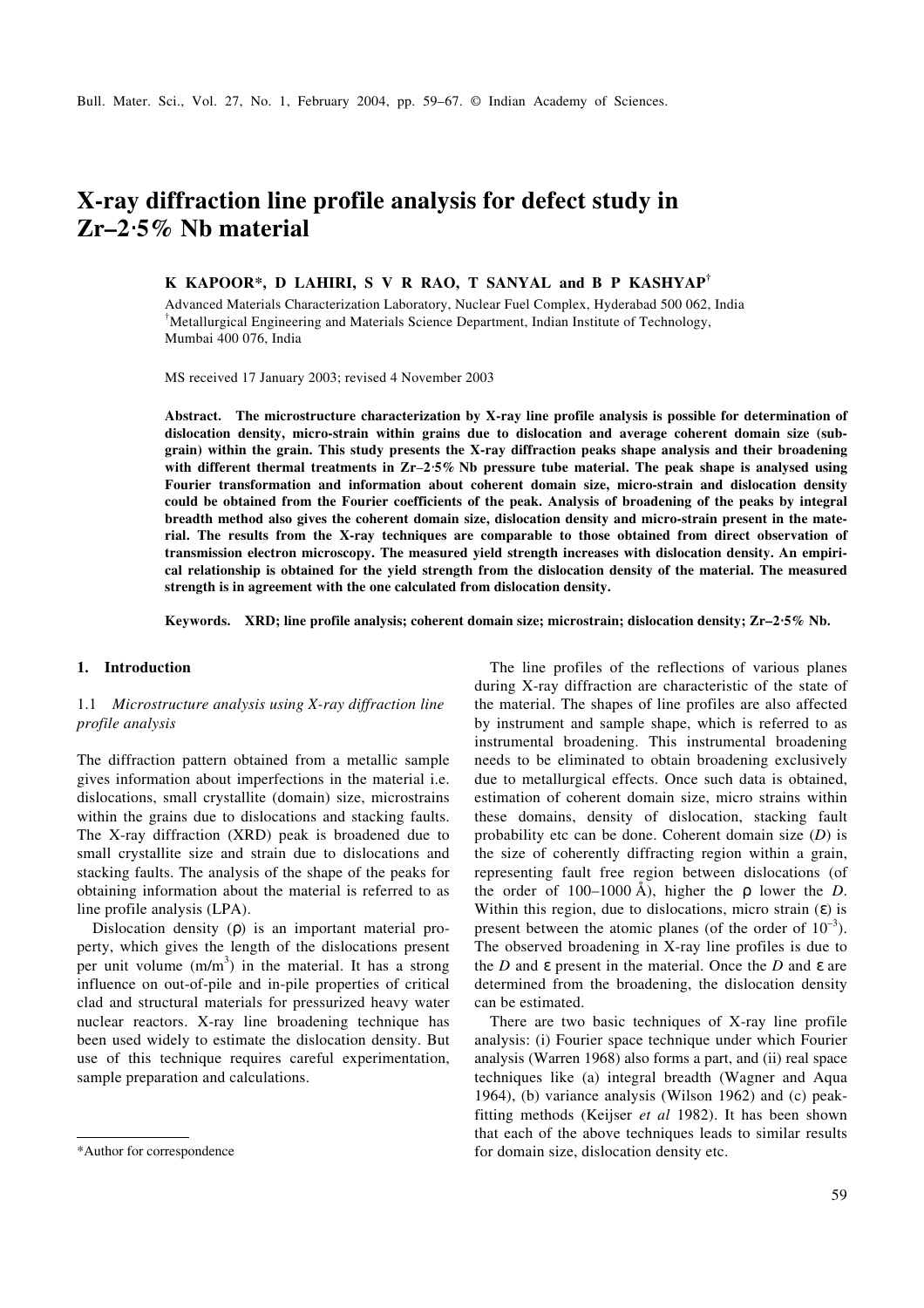Peak fitting methods are based on the analysis of the full width of the line profile at half of the maximum intensity and the integral breadth that can be easily determined from the peak profile. It is well established that profile arising due to size broadening are approximately Cauchy and due to lattice strain broadening is nearly Gaussian in nature. By fitting the diffraction peak profile with Voigt/ pseudo-Voigt function the Cauchy and Gauss contributions ( $β<sub>C</sub>$  and  $β<sub>G</sub>$ , respectively) could be determined. Alternatively,  $\beta_c$  and  $\beta_d$  of a peak are determined from the value of integral breadth and full width half maxima of the peak using well established relationships (Keijser *et al* 1982). Coherent domain size and lattice strain are calculated from  $\beta_c$  and  $\beta_d$  of a peak.

In the present study, one Fourier space method (Fourier analysis) and one real space method (integral breadth method), has been used for analysis of results to get a comparative view of two basic techniques. In the integral breadth method the peaks that are affected by stacking fault are also included to give overall dislocation density including the stacking fault concentration. On the other hand, Fourier analysis gives separate estimation of stacking fault concentration in addition to ρ, *D* and ε. The correction for instrumental broadening is most important step in the estimation of material properties from line profile analysis. The results from the two techniques have been compared with each other with different sample conditions. The direct observation transmission electron microscopy (TEM) techniques which are also used for these measurements are extremely time consuming and expensive. The results of the X-rays are in good agreement with the TEM.

#### 1.2 *Material*

The present study is carried out on Zr–2⋅5wt% Nb (hereafter called Zr–2⋅5 Nb) pressure tube material for pressurized heavy water reactor (PHWR). Zirconium base alloys are used in nuclear reactors for their low neutron absorption cross-section, good elevated temperature mechanical strength, low irradiation creep and high corrosion resistance in reactor atmosphere. Zr–2⋅5 Nb, currently used for pressure tubes, has replaced Zircaloy-2 due to its better physical and mechanical properties leading to increased life in the reactor. The chemical composition of the alloy is given in table 1.

Zr–2⋅5 Nb is a two-phase material with major  $\alpha$  (HCP) phase with fine network of β phase at grain-boundaries. The  $\alpha$  phase is elongated lamellar shaped having aspect ratio of  $1:5:10$  (thickness: width: length). Due to cold work, dislocations network is formed in  $\alpha$  phase. Initially the  $\beta$  phase forms a network around  $\alpha$  phase and with thermo-mechanical processing the β network is broken. The TEM micrograph of the material in cold worked and stress relieved condition is presented in figure 1. The material for the study was taken in cold worked condition and was given heat treatments to modify the dislocation network in the  $\alpha$  phase.

The study has been carried out on the material in four different thermomechanical conditions (table 2). The dislocation density measurements were done to the samples with following conditions. The measured dislocation density was correlated to yield strength (YS) measured by tensile testing at 573 K for the material in those conditions. This temperature was selected as the operation temperature for this component in the reactor at 573 K.

#### **2. Experimental**

For diffraction profile data generation, Rigaku Dmax 2000 X-ray diffractometer fitted with a horizontal goniometer was used.

|                   | <b>Table 1.</b> Chemical specification of the |  |
|-------------------|-----------------------------------------------|--|
| studied material. |                                               |  |

| Element                                                                                                                                                                                   | Composition                                                                                                                                                                |
|-------------------------------------------------------------------------------------------------------------------------------------------------------------------------------------------|----------------------------------------------------------------------------------------------------------------------------------------------------------------------------|
| Niobium $(\%)$<br>$Oxygen$ (ppm)<br>$\Gamma$ (ppm)<br>Chromium (ppm)<br>Tin (ppm)<br>Copper (ppm)<br>Nitrogen (ppm)<br>Hydrogen (ppm)<br>Chlorine (ppm)<br>Phosphorous (ppm)<br>Zirconium | $2.4 - 2.8$<br>900-1300<br>$650$ max<br>$200$ max<br>$100$ max<br>$30 \text{ max}$<br>$65 \text{ max}$<br>5 max<br>$0.5 \text{ max}$<br>$10 \text{ max}$<br><b>Balance</b> |
|                                                                                                                                                                                           |                                                                                                                                                                            |



**Figure 1.** TEM micrograph for the Zr–2⋅5 Nb pressure tube material in cold worked and stress relieved condition showing the high dislocation network within  $\alpha$  grains and  $\beta$  phase at the grain boundary.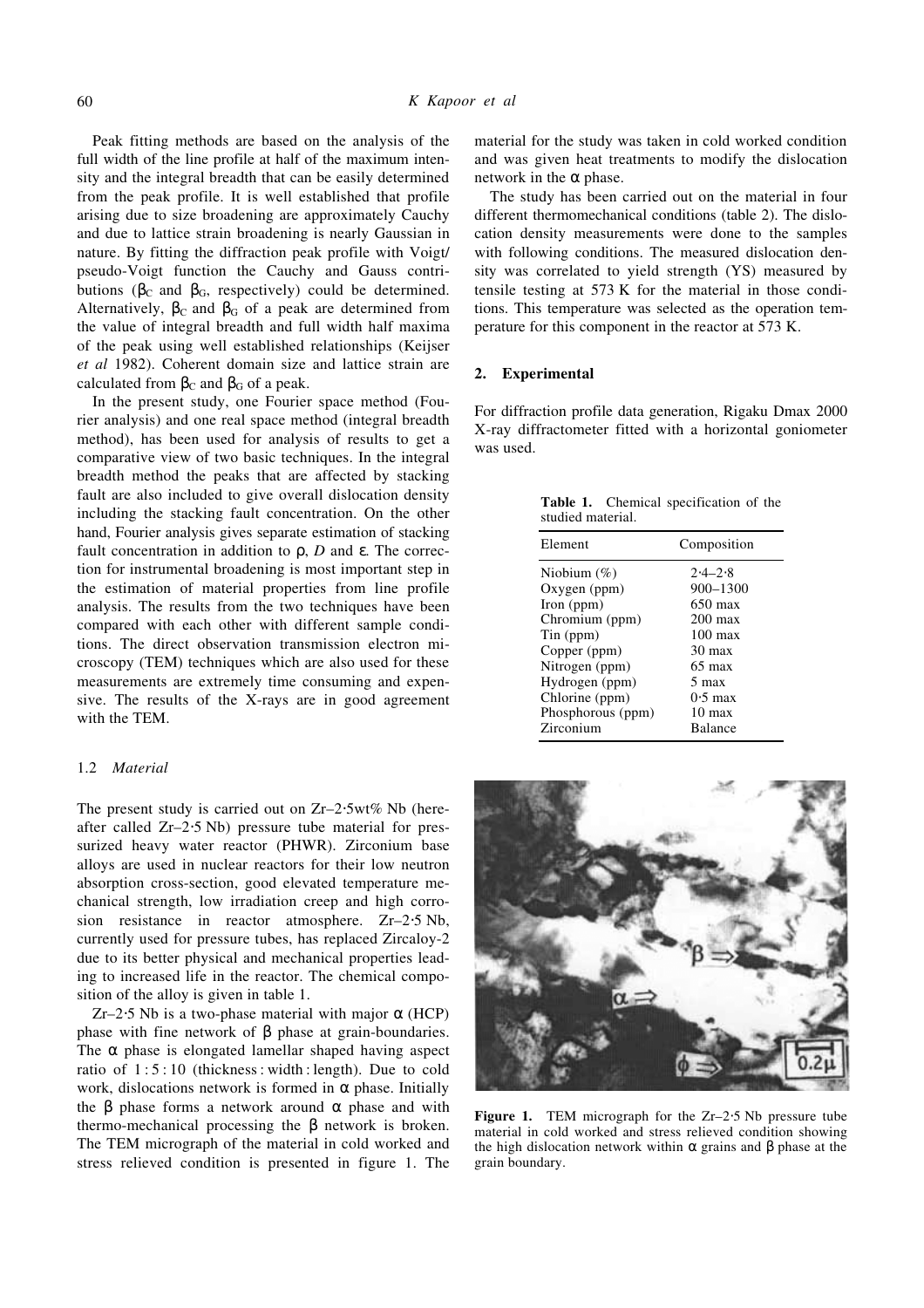For sample preparation, two specimens with dimensions 12 mm (width)  $\times$  25 mm (length), were taken from a pressure tube. The length direction was parallel to the tube rolling direction and the tube normal (thickness) direction was parallel to the sample surface normal. To prepare the specimen for reflection geometry, the outer surface of the tube was ground flat, polished mechanically and etched. The sample was irradiated with X-rays falling on this surface. The sample was stationary (no sample spinning) and all the samples were positioned identically for X-ray diffraction measurement, as the profile is sensitive to these parameters. The raw data were processed for smoothening, background elimination etc. The instrument settings used for obtaining peak data are given in table 3.

Thin foils for TEM were prepared by electropolishing using double-jet thinning in a solution of 6% sulphuric acid in methanol maintained at 223 K. Thin foils were examined in Philips PEM 430T (Philips FEI Electron Optics, Eindhoven, Netherlands) TEM operating at 300 kV.

Mechanical tests were carried out at elevated temperature as per ASTM E21 in ZWICK Universal Testing Machine with high temperature testing attachments (model no: 1476). The testing was carried out at 573 K.

### **3. Theory of analysis and results**

The raw data obtained for the six peaks of each of the samples is given in table 4.

**Table 2.** Different thermomechanical conditions of the material under study.

| Sample<br>no. | Sample condition                                                                                                                        |
|---------------|-----------------------------------------------------------------------------------------------------------------------------------------|
|               | As pilgered                                                                                                                             |
|               | Pilgered + stress relieved $(400^{\circ}C, 24 h)$ ,<br>4 different samples, 2a to d, were evaluated for<br>integral breadth calculation |
| 3             | Pilgered + SR $(400^{\circ}C, 24 h)$ + annealed<br>$(450^{\circ}C, 3h)$                                                                 |
|               | Pilgered + SR $(400^{\circ}C, 24 h)$ + annealed<br>$(500^{\circ}C, 3 h)$                                                                |

**Table 3.** Settings used for obtaining peak data.

| Radiation                                | $CuK_{\alpha}$                                                                       |
|------------------------------------------|--------------------------------------------------------------------------------------|
| Scan rate                                | $0.1^{\circ}$ per min.                                                               |
| Step size<br>$K\alpha/K\beta$ separation | $0.002^{\circ}$<br>Using curved crystal monochromator<br>placed at the receiving end |
| Background correction                    | Averaging at the end.                                                                |
| $K\alpha$ 2 separation                   | Using software with $\alpha$ 1/ $\alpha$ 2 ratio as 0.5                              |
| Sample rotation                          | No (Stationary)                                                                      |

#### 3.1 *Fourier analysis*

In the Fourier analysis the line breadth is corrected for instrumental broadening using Stoke's (1948) correction. According to the Stokes correction method, the observed intensity across a line is related to the distribution due to instrumental broadening as well as small particle size by the equation

$$
h(x) = \int_{-\alpha}^{\alpha} f(y)g(x - y)dy,
$$
 (1)

where  $f(x)$  represents the peak with broadening due to particle size only and without any effect of instrumental broadening,  $g(x)$  is from the specimen giving negligible broadening in itself and the total broadening is instrumental only,  $h(x)$  the observed peak containing both instrumental and material effect. Knowing  $h(x)$  and  $g(x)$ , the  $f(x)$  and Fourier coefficients of  $f(x)$  can be calculated by Fourier analysis. The real and imaginary Fourier coefficients of  $g(x)$  are calculated using the following equations

$$
G_{\rm r}(t) = \frac{1}{a} \int_{-a/2}^{a/2} g(x) \cos(2\pi xt/a) \mathrm{d}x, \qquad (2)
$$

$$
G_{i}(t) = \frac{1}{a} \int_{-a/2}^{a/2} g(x) \sin(2\pi xt/a) dx,
$$
 (3)

where *a* is the total number of data points.

Similar equations are used for calculation of  $H_r(t)$  and  $H_i(t)$  also. Once these are known, the fourier coefficient for  $f(x)$  is also determined as follows

$$
F_{\rm r}(t) = \frac{H_{\rm r}(t)G_{\rm r}(t) + H_{\rm i}(t)G_{\rm i}(t)}{G_{\rm r}^2 + G_{\rm i}^2},\tag{4}
$$

$$
F_{\rm i}(t) = \frac{H_{\rm i}(t)G_{\rm r}(t) - H_{\rm r}(t)G_{\rm i}(t)}{G_{\rm r}^2 + G_{\rm i}^2},\tag{5}
$$

Now,  $f(x)$  can be calculated from  $F<sub>r</sub>(t)$  and  $F<sub>i</sub>(t)$  as

$$
f(x) = \int_{0}^{t} F_{r}(t) \cos(2\pi xt/a) dt + \int_{0}^{t} F_{i}(t) \sin(2\pi xt/a) dt.
$$
\n(6)

For calculation of the Fourier coefficients from the peak data and also the inverse transformation of the Fourier coefficients to peak function, the cubic spline method for numerical integration has been used (Einarsson 1972).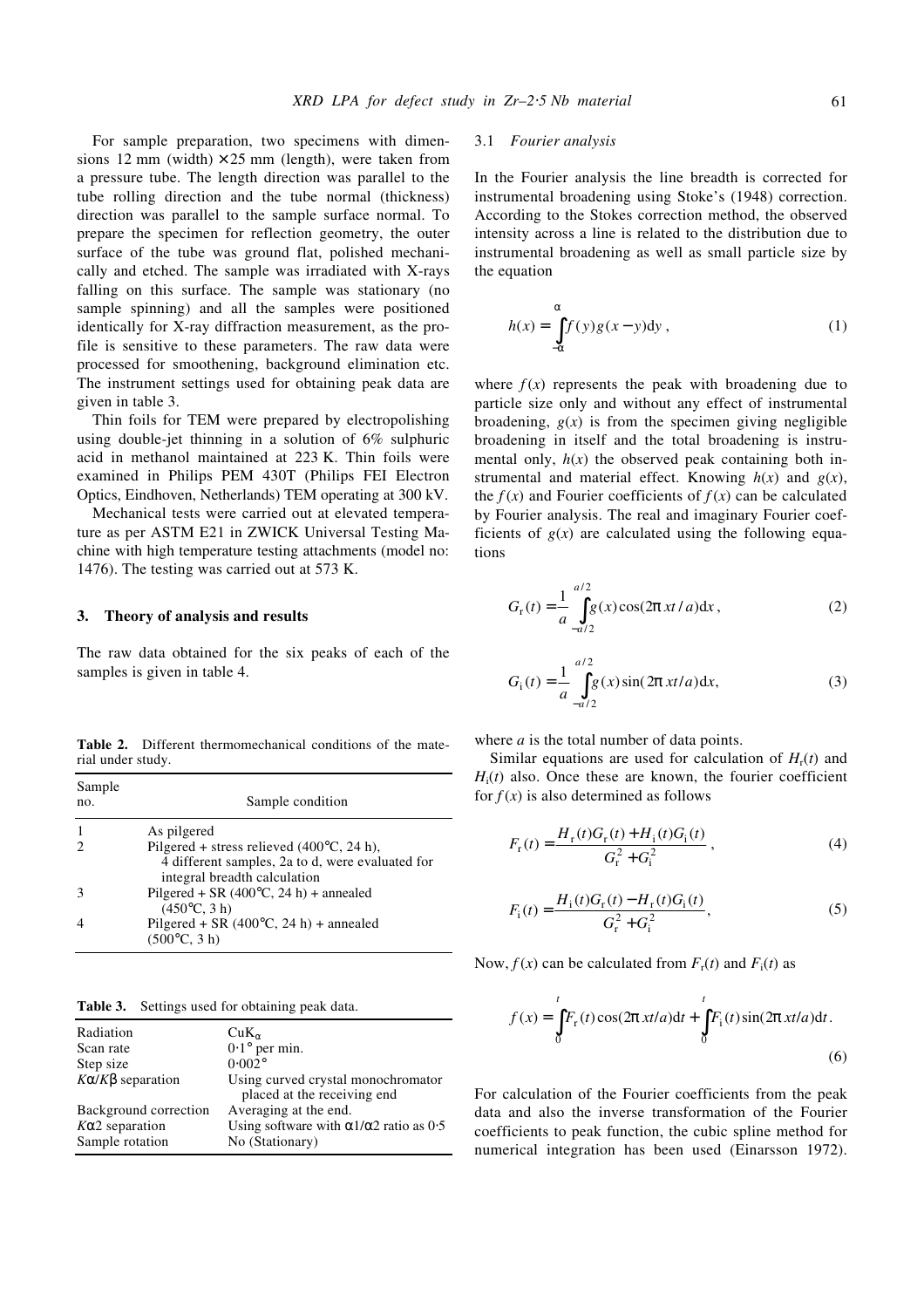|                              | HKL      | Peak top                                        | Gravity (P) | Max. int | Integ. int | <b>FWHM</b> | Integ. $(W)$ |
|------------------------------|----------|-------------------------------------------------|-------------|----------|------------|-------------|--------------|
| Sample no. 1 (cold pilgered) |          |                                                 |             |          |            |             |              |
| 1                            | $00 - 2$ | 34.54                                           | 34.53       | 1217     | 496.45     | 0.355       | 0.408        |
| $\overline{c}$               | $11-0$   | 56.53                                           | 56.52       | 2092     | 1152.33    | 0.482       | 0.551        |
| 3                            | $10-3$   | 63.32                                           | 63.35       | 280      | 182.73     | 0.569       | 0.652        |
| $\overline{4}$               | $11-2$   | 68.18                                           | 68.20       | 1817     | 1033.27    | 0.506       | 0.569        |
| 5                            | $21 - 1$ | 95.52                                           | 95.54       | 89       | 87.19      | 0.883       | 0.982        |
| 6                            | $11-4$   | 99.75                                           | 99.78       | 303      | 266.88     | 0.838       | 0.882        |
|                              |          | Sample no. 2a (Heat treated at $400^{\circ}$ C) |             |          |            |             |              |
| $\,1$                        | $00-2$   | 34.11                                           | 34.07       | 719      | 189.15     | 0.220       | 0.263        |
| $\overline{c}$               | $11-0$   | 56.26                                           | 56.25       | 1302     | 166.45     | 0.296       | 0.358        |
| 3                            | $10-3$   | 62.90                                           | 62.91       | 171      | 54.82      | 0.286       | 0.350        |
| $\overline{4}$               | $11-2$   | 67.86                                           | 67.87       | 1359     | 478.10     | 0.327       | 0.434        |
| 5                            | $21 - 1$ | 95.51                                           | 95.57       | 106      | 60.27      | 0.425       | 0.570        |
| 6                            | $11-4$   | 99.37                                           | 99.35       | 320      | 99.80      | 0.307       | 0.591        |
|                              |          |                                                 |             |          |            |             |              |
|                              |          | Sample no. 2b (Heat treated at $400^{\circ}$ C) |             |          |            |             |              |
| $\mathbf{1}$                 | $00-2$   | 34.18                                           | 34.13       | 808      | 213.08     | 0.212       | 0.264        |
| $\overline{c}$               | $11-0$   | 56.32                                           | 56.31       | 1567     | 536.86     | 0.279       | 0.343        |
| 3                            | $10-3$   | 62.95                                           | 62.92       | 249      | 93.62      | 0.300       | 0.377        |
| $\overline{4}$               | $11-2$   | 67.92                                           | 67.90       | 1707     | 716.83     | 0.327       | 0.420        |
| 5                            | $21 - 1$ | 95.56                                           | 95.59       | 143      | 86.86      | 0.431       | 0.609        |
| 6                            | $11-4$   | 99.40                                           | 99.40       | 527      | 314.62     | 0.480       | 0.597        |
|                              |          | Sample no. 2c (Heat treated at 400°C)           |             |          |            |             |              |
| 1                            | $00-2$   | 34.23                                           | 34.18       | 1152     | 307.76     | 0.217       | 0.267        |
| $\overline{c}$               | $11-0$   | 56.38                                           | 56.38       | 1680     | 540.04     | 0.255       | 0.322        |
| 3                            | $10-3$   | 63.02                                           | 62.98       | 367      | 136.85     | 0.286       | 0.373        |
| $\overline{4}$               | $11-2$   | 67.99                                           | 67.97       | 1819     | 738.77     | 0.318       | 0.406        |
| 5                            | $21 - 1$ | 95.62                                           | 95.62       | 234      | 126.58     | 0.452       | 0.540        |
| 6                            | $11-4$   | 99.47                                           | 99.46       | 580      | 348.72     | 0.483       | 0.601        |
|                              |          | Sample no. 2d (Heat treated at 400°C)           |             |          |            |             |              |
| 1                            | $00 - 2$ | 34.10                                           | 34.04       | 653      | 193.79     | 0.247       | 0.297        |
| $\overline{\mathbf{c}}$      | $11-0$   | 56.26                                           | 56.25       | 1001     | 351.38     | 0.289       | 0.351        |
| 3                            | $10-3$   | 62.86                                           | 62.89       | 215      | 88.14      | 0.315       | 0.410        |
| $\overline{4}$               | $11-2$   | 67.87                                           | 67.86       | 1241     | 542.64     | 0.339       | 0.437        |
| 5                            | $21 - 1$ | 95.52                                           | 95.54       | 179      | 94.11      | 0.430       | 0.525        |
| 6                            | $11-4$   | 99.36                                           | 99.36       | 475      | 283.60     | 0.493       | 0.598        |
|                              |          |                                                 |             |          |            |             |              |
|                              |          | Sample no. 3 (Heat treated at 450°C)            |             |          |            |             |              |
| 1                            | $00 - 2$ | 34.24                                           | 34.20       | 739      | 172.33     | 0.191       | 0.233        |
| $\overline{\mathbf{c}}$      | $11-0$   | 56.39                                           | 56.37       | 2127     | 644.14     | 0.241       | 0.303        |
| 3                            | $10-3$   | 63.01                                           | 62.98       | 464      | 143.65     | 0.242       | 0.309        |
| $\overline{\mathcal{L}}$     | $11-2$   | 67.99                                           | 67.98       | 2252     | 812.86     | 0.278       | 0.361        |
| 5                            | $21 - 1$ | 95.63                                           | 95.66       | 228      | 104.43     | 0.358       | 0.459        |
| 6                            | $11-4$   | 99.46                                           | 99.45       | 737      | 358.75     | 0.390       | 0.487        |
|                              |          | Sample no. 4 (Heat treated at $500^{\circ}$ C)  |             |          |            |             |              |
| $\mathbf{1}$                 | $00-2$   | 34.63                                           | 34.61       | 2652     | 548.25     | 0.165       | 0.207        |
| $\overline{\mathbf{c}}$      | $11-0$   | $56 - 75$                                       | $56 - 73$   | 4843     | 1290.66    | 0.213       | 0.267        |
| 3                            | $10-3$   | 63.36                                           | 63.36       | 762      | 197.55     | 0.206       | 0.259        |
| $\overline{\mathcal{L}}$     | $11-2$   | 68.32                                           | 68.32       | 4775     | 1470.86    | 0.242       | 0.308        |
| 5                            | $21 - 1$ | 95.89                                           | 95.89       | 346      | 150.02     | 0.335       | 0.434        |
| 6                            | $11-4$   | 99.67                                           | 99.67       | 1099     | 451.79     | 0.340       | 0.411        |

**Table 4.** X-ray peak data.

Figure 2 shows the effect of Stokes correction of instrumental broadening on the diffraction peak for this material. The  $h(x)$ ,  $g(x)$  and  $f(x)$  peaks (11⋅0) are superimposed. *K* $\alpha_1$  and *K* $\alpha_2$  separation is clearly visible in *g*(*x*). In the *f*(*x*) peak, derived after instrumental broadening correction, instrumentational broadening as well as the contribution from  $K\alpha_2$  has been subtracted and so, the peak becomes sharper. It may be observed that the back half of the  $h(x)$ peak which includes the contribution of  $K\alpha_2$  is modified in the  $f(x)$  curve while the front half is similar.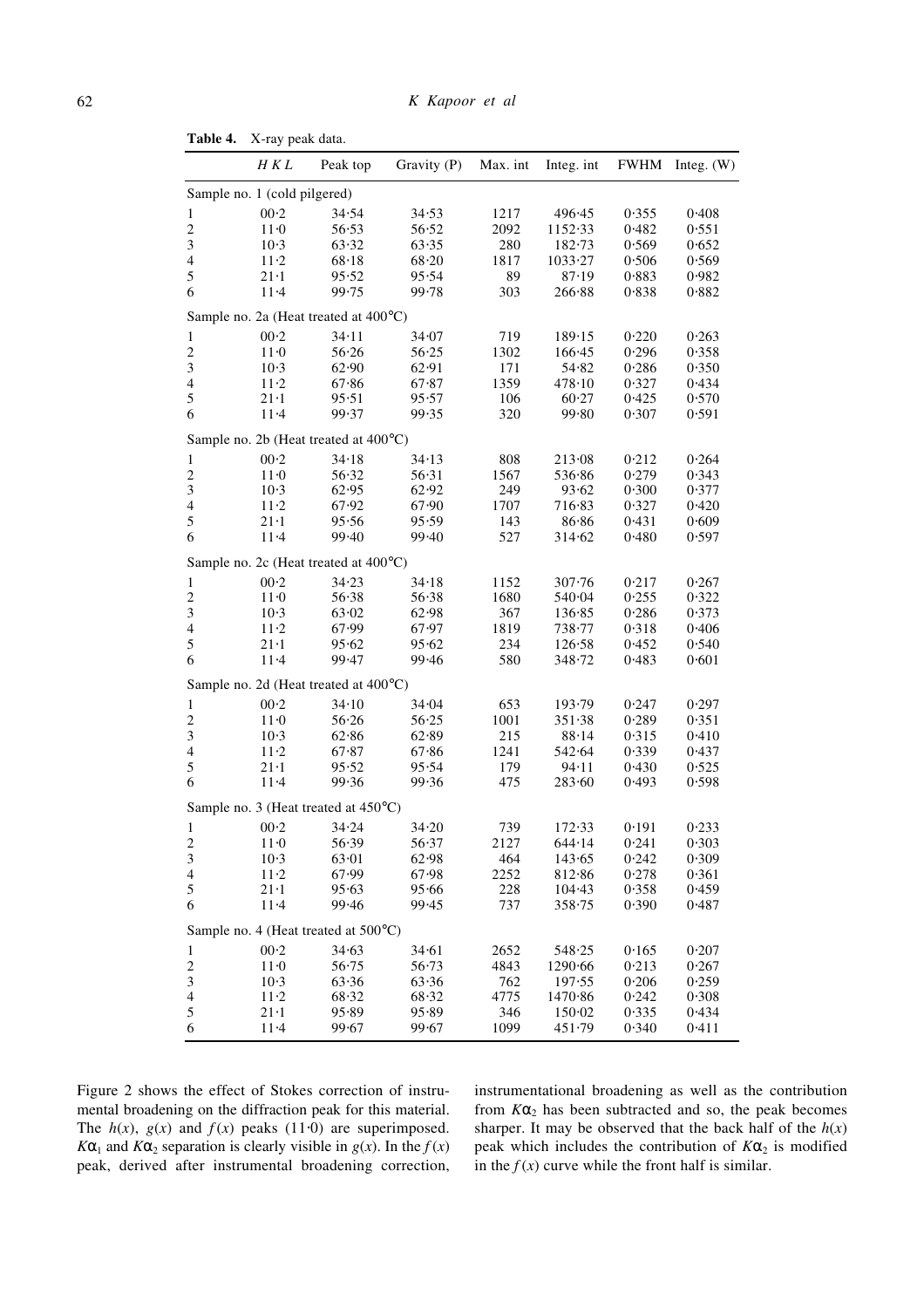The profile of the peak, corrected for instrumental broadening using the Stoke's correction mentioned above, can be expressed in terms of Fourier series (Chatterjee and Sengupta 1974). By considering each reflection of hexagonal close packed (*hcp*) structure (*HK*⋅*L*0) as a (00*l*′) reflection in terms of orthorhombic axes, the Fourier series in terms of a position in reciprocal space is expressed as

$$
P'_{2\theta} = k' \sum A_{\text{L}}^{\text{S}} A_{\text{L}}^{\text{D}} \cos 2\pi n (h'_3 - l'),\tag{7}
$$

where  $h'_3 - l' = 2 | a'_3 | (\sin \theta - \sin \theta_0)/\lambda$  and  $| a'_3 |$  is a fictitious distance chosen to correspond to the sinθ interval within which the peak is expressed as a Fourier series.  $\theta_0$ refers to the peak maxima position and θ the independent variable for the peak-curve function.  $A_L^S$  and  $A_L^D$  represent the size and distortion coefficients, respectively and  $A_L^S$ includes the effect of both domain size and faulting. The distortion coefficient can be expressed as

$$
A_{\rm L}^{\rm D} = \exp(-2\pi^2 L^2 \langle \varepsilon_{\rm L}^2 \rangle / d^2) \tag{8}
$$

where  $L = n | a_3 |$  which has a significance of a distance normal to the reflecting planes,  $\langle \varepsilon_L^2 \rangle$  the mean square strain and *d* the interplanar spacing of the reflecting planes.

The separation of distortion and size coefficients,  $A_L^D$ and  $A_L^D$ , is done by log plot of  $A_L = A_L^D \cdot A_L^S$  against  $1/\overline{d}^2$ using (8). The intercept yields  $A_L^S$  and the slope gives  $A_L^D$ . Slope of the plots  $A_L^{\bar{S}}$  vs *L* gives the domain size normal to the reflecting planes (*D*),

$$
-(dA_L^S/dL)_0 = 1/D \quad \text{ for } H-K = 3n. \tag{9}
$$

Figure 3 represents the  $A_L$  vs  $L$  plots for three  $H-K = 3n$ peaks (where *H* and *K* are the Miller indices for the plane of diffraction and *n* is an integer number) of cold worked stress relieved and annealed (450°C, 3 h) samples after instrumental broadening correction. The  $ln(A_L)$  vs  $1/d^2$ plots for the same sample with the same three peaks are



Figure 2. XRD peaks of (11.0) plane for pilgered + stress relieved + annealed (450°C, 3 h) sample as obtained  $[h(x)]$ , with only instrumental broadening  $[g(x)]$  and the derived one without instrumental broadening  $[f(x)]$ .

shown in figure 4 for different *L* values. The slope of the curves gives the value of  $ln(A_L^D)$ , from which the microstrain,  $\varepsilon_L$ , is calculated with respect to *L* using (8). The intercept of the plots in figure 4 gives  $ln(A_L^S)$ . The  $A_L^S$  vs *L* curve is shown in figure 5. Coherent domain size, *D*, is determined from the initial slope of this curve using (9).

Dislocation density can be calculated from  $D$  and  $\varepsilon_{\text{L}}$ using following formulae

$$
\rho_D = 3\eta/D^2 \qquad \eta = 1, \tag{10}
$$



Figure 3. *A*<sub>L</sub> vs *L* plots for instrumental broadening corrected  $(00.2)$ ,  $(11.0)$  and  $(11.2)$  peaks for the pilgered + stress relieved + annealed (450°C, 3 h) sample.



**Figure 4.**  $\ln(A_L)$  vs  $1/d^2$  plots of  $H-K = 3N$  reflections for the pilgered + stress relieved + annealed (450°C, 3 h) sample at different *L* values ranging from 0 to 280 Å.



**Figure 5.**  $A_L^S$  vs *L* plots of  $H-K = 3N$  reflections for the pilgered + stress relieved + annealed  $(450^{\circ}C, 3 h)$  sample.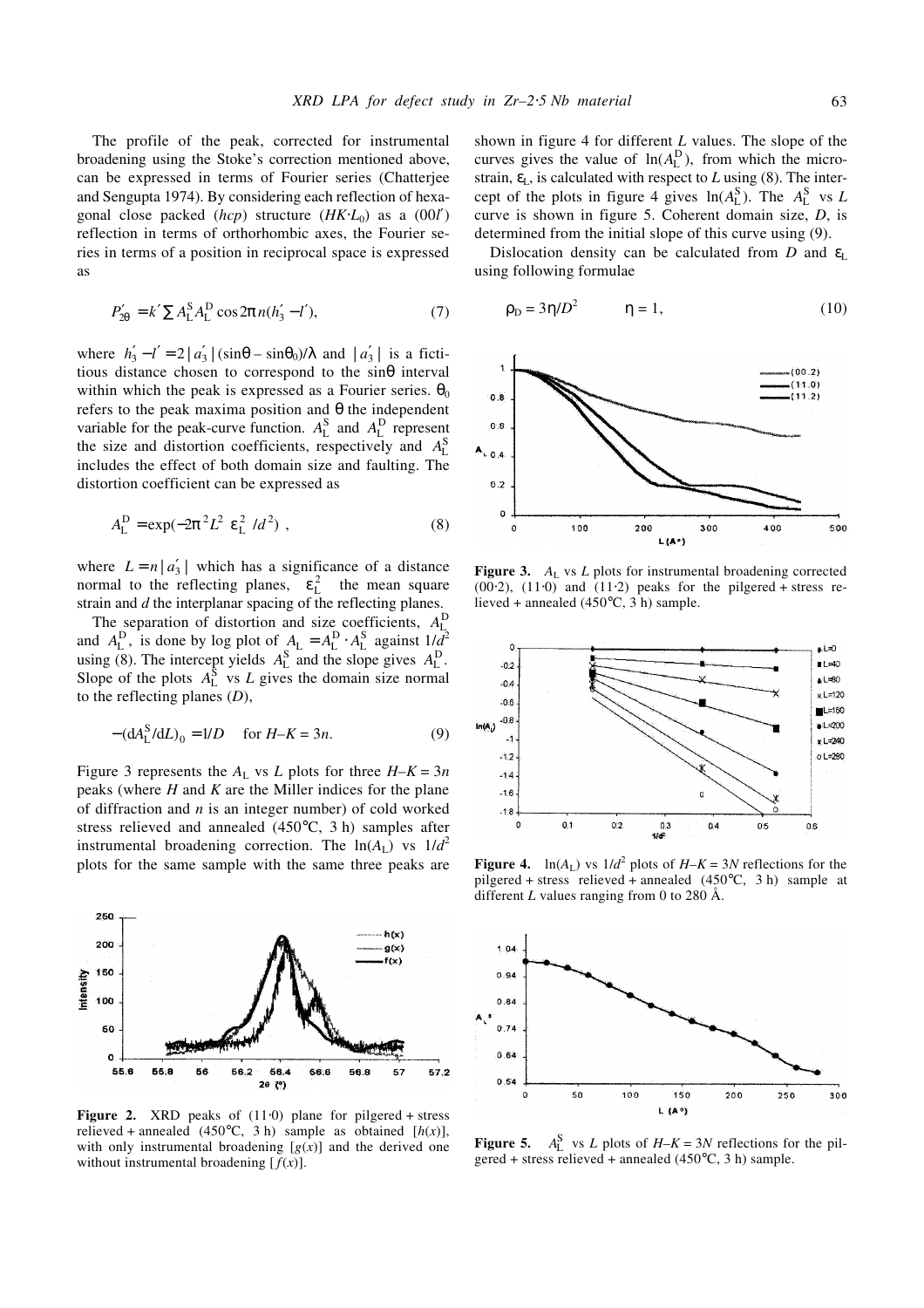**Table 5.** Results of the LPA using the Fourier analysis and integral breadth.

|                                                                          |     | Coherent domain<br>size $(D \text{ in } A)$ | Microstrain $(\epsilon_{I})$ |                                   | Dislocation density<br>( $\rho$ in $10^{14}$ m/m <sup>3</sup> ) |                           |
|--------------------------------------------------------------------------|-----|---------------------------------------------|------------------------------|-----------------------------------|-----------------------------------------------------------------|---------------------------|
| Sample description                                                       | FA  | <b>IBA</b>                                  | FA                           | <b>IBA</b>                        | FA                                                              | <b>IBA</b>                |
| As pilgered                                                              | 251 | 274                                         | 0.00245                      | 0.0028                            | 26.8                                                            | 24.5                      |
| Pilgered + stress relieved<br>$(400^{\circ}C, 24h)$                      | 583 | 503, 559,<br>540, 534                       | 0.00198                      | 0.0017, 0.0018,<br>0.0016, 0.0016 | 8.8                                                             | 8.11, 7.72,<br>7.11, 7.19 |
| Pilgered + SR $(400^{\circ}C, 24 h)$ +<br>annealed $(450^{\circ}C, 3 h)$ | 651 | 586                                         | 0.00155                      | 0.0012                            | 6.11                                                            | 4.91                      |
| Pilgered + SR $(400^{\circ}C, 24 h)$ +<br>annealed $(450^{\circ}C, 3 h)$ |     | 862                                         |                              | 0.0010                            |                                                                 | 2.78                      |

FA, Fourier analysis; IBA, integral breadth analysis.



**Figure 6.** Fitting of curve for high intensity peaks of fully annealed zircaloy sample.



**Figure 7.**  $(\beta \cos\theta/\lambda)^2$  vs  $(\sin\theta/\lambda)^2$  plot for six high intensity peaks of cold worked, stress relieved and annealed samples.

$$
\rho_{\varepsilon} = 2k\varepsilon_{\rm L}^2/b^2 \qquad k = 10,\tag{11}
$$

where  $b = B_0$  vector  $(a) = 1/3[11\overline{2}0]$ .

Dislocation density ( $\rho$ ) is obtained from  $\rho_D$  and  $\rho_{\varepsilon}$  as follows

$$
\rho = (\rho_D \cdot \rho_{\varepsilon})^{1/2}.
$$
 (12)

The  $D$ ,  $\varepsilon_L$  and  $\rho$  values for different thermomechanical treatments are reported in table 5. The variation of *D*, ε and ρ after stress relieving and annealing the cold worked material is shown in figures 8a–c.

# 3.2 *Integral breadth analysis*

The correction for instrumental broadening (*b*) is most important step in the estimation of material properties from line profile analysis. Integral breadth (*b*) due to instrumental broadening is defined as ratio of the area under the peak  $(A)$  and the maximum intensity  $(I_0)$  when the sample is free from the microstructural broadening effects. The instrumental broadening (*b*) is a function of Bragg's diffraction angle, θ, (Caglioti *et al* 1958).

$$
(b)^2 = U \tan^2 \theta + V \tan \theta + W. \tag{13}
$$

This model does not include the axial divergence at small angles. In our case the higher broadening at small angles was observed due to this effect. Hence small diffraction angles (2θ less than 30°) were excluded from the calculation.

Once the instrumental broadening is determined it has to be fitted in the above equation to get degree of fit. Various samples were used for calculation of instrumental broadening as suggested in literature, for example, annealed powder zirconium, crystal bar zirconium, CW and fully annealed zircaloy sheet etc. Best fit was obtained using a fully annealed zircaloy sheet specimen. Using high intensity peaks a curve with *Y*-axis as (integral breadth)<sup>2</sup> and *X*-axis as tan  $\theta$  was obtained (figure 6). The fit was done using second order polynomial for tanθ (*X*-axis) and yielded the following equation for instrumental broadening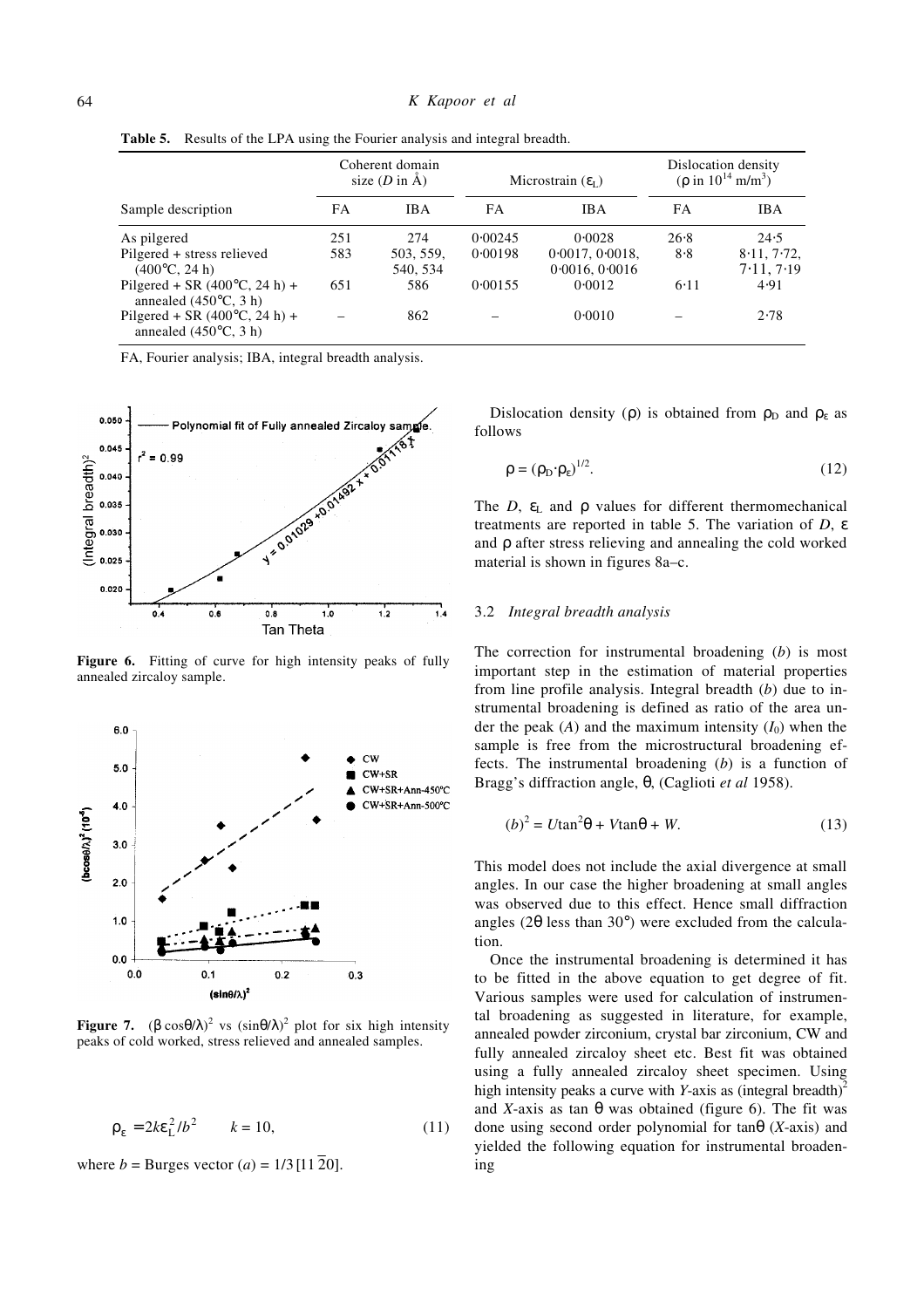

**Figure 8.** Comparison of (**a**) *D*, (**b**) ε and (**c**) *p* values determined using different analysis procedures.

Table 6. Comparison of the results of present study with published ones.

| Sample                                             | Source                         | Technique | D(A) | ε.     | $\rho$ (m/m <sup>3</sup> ) |
|----------------------------------------------------|--------------------------------|-----------|------|--------|----------------------------|
| $Zr-2.5$ Nb CWSR (400 $^{\circ}$ C/24 h)           | Cheadle $(1982)$               | $X$ -ray  |      |        | 5 to $7 \times 10^{14}$    |
| $Zr-2.5$ Nb CWSR (400 $\degree$ C/24 h)            | Srivastava and Banerjee (1992) | TEM       |      |        | 1 to $5 \times 10^{14}$    |
| $Zr-2.5$ Nb CWSR (400 $^{\circ}$ C/2 h)            | Holt (1976)                    | $X$ -ray  | 600  |        | $8 \times 10^{14}$         |
| $Zr-2.5$ Nb CW $(20\%)$                            | Holt (1976)                    | $X$ -ray  |      |        | $17 \times 10^{14}$        |
| Zr powder CW annealed $(550^{\circ}/18 \text{ h})$ | Chatterjee and Sengupta (1974) | $X$ -ray  | 500  | 0.0007 |                            |
| $Zr-2.5$ Nb CW (as pilgered)                       | Present study                  | $X$ -ray  | 274  | 0.0028 | $24.5 \times 10^{14}$      |
| $Zr-2.5$ Nb CWSR(400 $\degree$ C/24 h)             | Present study                  | $X$ -ray  | 534  | 0.0017 | $7.5 \times 10^{14}$       |

 $(b \text{ in degree})^2 = 0.01029$  $+0.01492\tan\theta + 0.01118\tan^2\theta$ , Degree of fit  $(r^2) = 0.99$  and  $σ = 0.0018$ .

The high degree of fit ensures correct correction due to instrumental effects. The above equation was used for calculating instrumental broadening (*b*) at any given θ.

The observed integral breadth (*B*) in the sample (for measurement of  $D$ ,  $\rho$  and  $\varepsilon$ ) is corrected for instrumental broadening (*b*) to give corrected integral breadth ( $\beta$ ) using the following relationship (Rama Rao and Anantharaman 1963).

$$
\beta = B - (b^2/B). \tag{14}
$$

This correction assumes that the peak shape is somewhat between Gaussian and Cauchy (Lorentzian) that leads to more exact results.

The broadening in X-ray line consists of contributions due to *D* and ε. Following relationship is used to separate the contributions from each of them for further calculation of ρ (Sharp *et al* 1965).

$$
(\beta \cos \theta / \lambda)^2 = (1/D)^2 + (4\epsilon \sin \theta / \lambda)^2, \tag{15}
$$

where  $\beta$  = instrumental corrected broadening (expressed in radians),  $\theta$  = Bragg's diffraction angle, *D* = coherent domain size (Å),  $\varepsilon$  = micro strain and  $\lambda$  = wave length (Å).

The peak data is obtained using the same settings as in Fourier analysis. At least 6 peaks of high intensity between 2θ = 34 to 99° were taken and plots of  $(\beta \cos\theta/\lambda)^2$ 

vs (sinθ/λ) 2 (figure 7) were obtained. From the plots, *D* and ε were calculated using the following equations

$$
intercept = 1/D^2, \tag{16}
$$

$$
slope = 16\epsilon^2. \tag{17}
$$

Dislocation density can be calculated from *D* and ε using  $(10)$ ,  $(11)$  and  $(12)$  mentioned earlier.

## **4. Discussion**

The variation of  $D$ ,  $\varepsilon$  and  $\rho$  after stress relieving and annealing the cold worked material is shown in figures 8a–c. The results of the two techniques used are well in agreement with each other. While in case of integral breadth method 6 different peaks were used. In this method the effect of domain size, microstrain and stacking fault on broadening of these peaks is included. In case of the fourier analysis, only fault unaffected peaks i.e. those satisfying the criteria  $H-K = 3n$  (9), were taken. Hence the calculated domain size using the fourier analysis does not include the effect of stacking faults. The observation that the domain size calculated from the two methods is similar implies that the stacking fault probability in this material is extremely low. These observations are in line with the observations of Mukerjee *et al* (2000).

The reported results in literature on similar conditions for this material are tabulated in table 6. The results of Xrays are in good agreement with TEM. The direct observation transmission electron microscopy (TEM) technique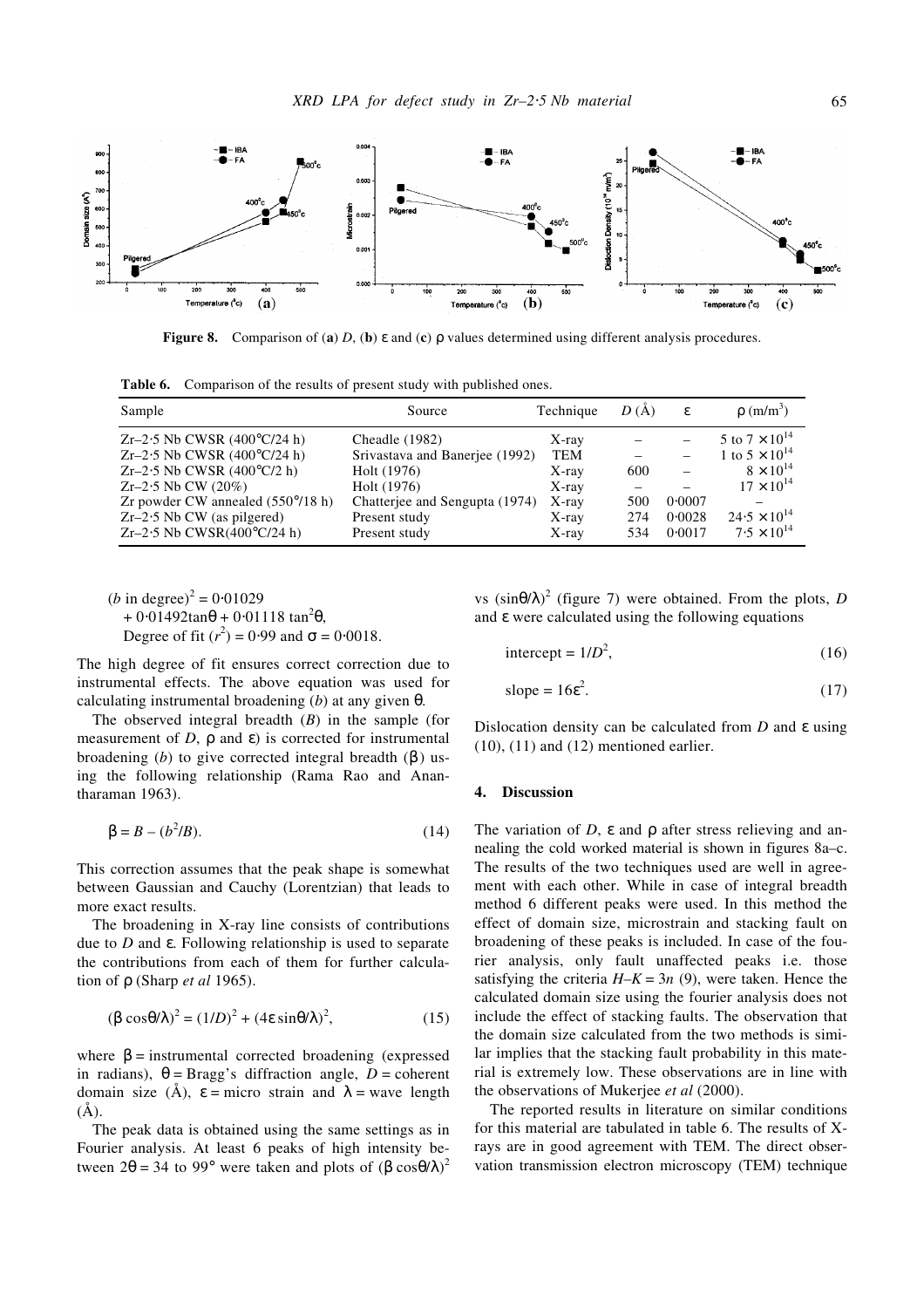has also been used for these measurements. This technique requires preparation of thin foil which is time consuming and expensive. In contrast the X-ray methods can be used most effectively where large number of measurements are required with minimum sample preparation, like assessment of irradiation damage during the post irradiation examination of the reactor components.

The results obtained from the tensile tests on sample numbers 1 to 4 are reported in table 7. The modified relationship between the YS in Zr 2⋅5 Nb material and the dislocation density is as follows (Holt 1976)

$$
\sigma_{y} = \sigma_{0} + \sigma_{Nb} + m\alpha Gb\sqrt{\rho}, \qquad (18)
$$

where  $\sigma_{v}$  is yield stress,  $\sigma_{0}$  the yield stress at zero dislocation density for pure zirconium of a given grain size,  $\sigma_{Nb}$  the solution strengthening effect due to niobium, *m* an orientation parameter,  $\alpha$  the geometric factor, *G* the shear modulus, *b* the Burger's vector of the  $\langle a \rangle$  dislocation and ρ the dislocation density.

Using the experimental data for the dislocation density and the YS measured at 573 K (table 7), an empirical relationship has been derived by plotting a curve between YS and  $\sqrt{\rho}$  (figure 9).

$$
YS in MPa (at 573 K) = 4.963 \times 10^{-6} * \sqrt{p}
$$
  
(in 1/m<sup>2</sup>) + 274.54, (19)

Coefficient of correlation  $(r^2)$  being 0⋅94.

Using the above equation the YS has been calculated and tabulated in table 7. The calculated results using the dislocation density data are found in very good agreement with the measured results.

The slope and the intercept of (18) can be calculated from the data on  $\sigma_0$ ,  $\sigma_{Nb}$ , *m*,  $\alpha$ , *G*, and *b* available in the literature. The yield stress  $(\sigma_0)$  of fully annealed sponge zirconium at 573 K is 230 MPa with grain size of  $0.7 \mu m$ (Coleman and Hardie 1966). It is observed that the strengthening effect of niobium in zirconium levels off at 0⋅4 wt% Nb, the additional strengthening due to addition

**Table 7.** Measured yield strength (YS) at 573 K and calculated YS from (18) for samples 1 to 4.

| Sample<br>no.  | Sample description                                                       |     | Measured Calculated<br>YS (MPa) YS (MPa) |
|----------------|--------------------------------------------------------------------------|-----|------------------------------------------|
| 1              | As pilgered                                                              | 523 | 531                                      |
| $\overline{c}$ | Pilgered + stress relieved<br>$(400^{\circ}C, 24h)$                      | 434 | 410                                      |
| 3              | Pilgered + SR $(400^{\circ}C, 24 h)$ +<br>annealed $(450^{\circ}C, 3 h)$ | 393 | 384                                      |
| $\overline{4}$ | Pilgered + SR $(400^{\circ}C, 24 h)$ +<br>annealed $(500^{\circ}C, 3 h)$ | 334 | 357                                      |



**Figure 9.** Plot of measured yield strength and square root (dislocation density) showing linear relationship with high degree of fit for the samples 1 to 4.

of Nb has been calculated from room temperature to 775 K (Douglass 1963).  $\sigma_{Nb} = 45$  MPa has been obtained by interpolation at 573 K. *m* can be taken as 2 after Aqua and Owens (1967),  $\alpha$  can be taken as 0⋅28 after Aqua and Owens (1967), *G* be taken as 27 GPa at 573 K after Northwood *et al* (1975), *b* can be taken as 3⋅231 Å.

The slope of the curve calculated from the data in literature is  $4.88 \times 10^{-6}$  (i.e. *m*αGb) and the intercept ( $\sigma_0$  +  $\sigma_{Nb}$ ) as 275 which is very close to that obtained in the empirical relationship. Thus using this relationship the YS of the material at 573 K can be obtained if the dislocation density is known.

# **5. Conclusions**

(I) Techniques using X-ray line broadening analysis have been used for measurement of coherent domain size, microstrain and dislocation density for the Zr–2⋅5% Nb pressure tubes, a critical structural material for the 500 MW nuclear PHWR.

(II) Data on *D*, ε and ρ obtained by X-ray is consistent with the reported data using TEM methods.

(III) There is a progressive increase in the coherent domain size and decrease in microstrain and dislocation density with higher annealing temperature.

(IV) YS of the material is proportional to square root of its dislocation density. An empirical relationship has been obtained for the YS to be calculated from the dislocation density. On four samples with different heat treatments, the measured YS and the calculated YS from the dislocation density are in agreement.

#### **Acknowledgements**

The authors gratefully acknowledge the keen interest taken during the work by Dr C Ganguly, NFC, Hyderabad.